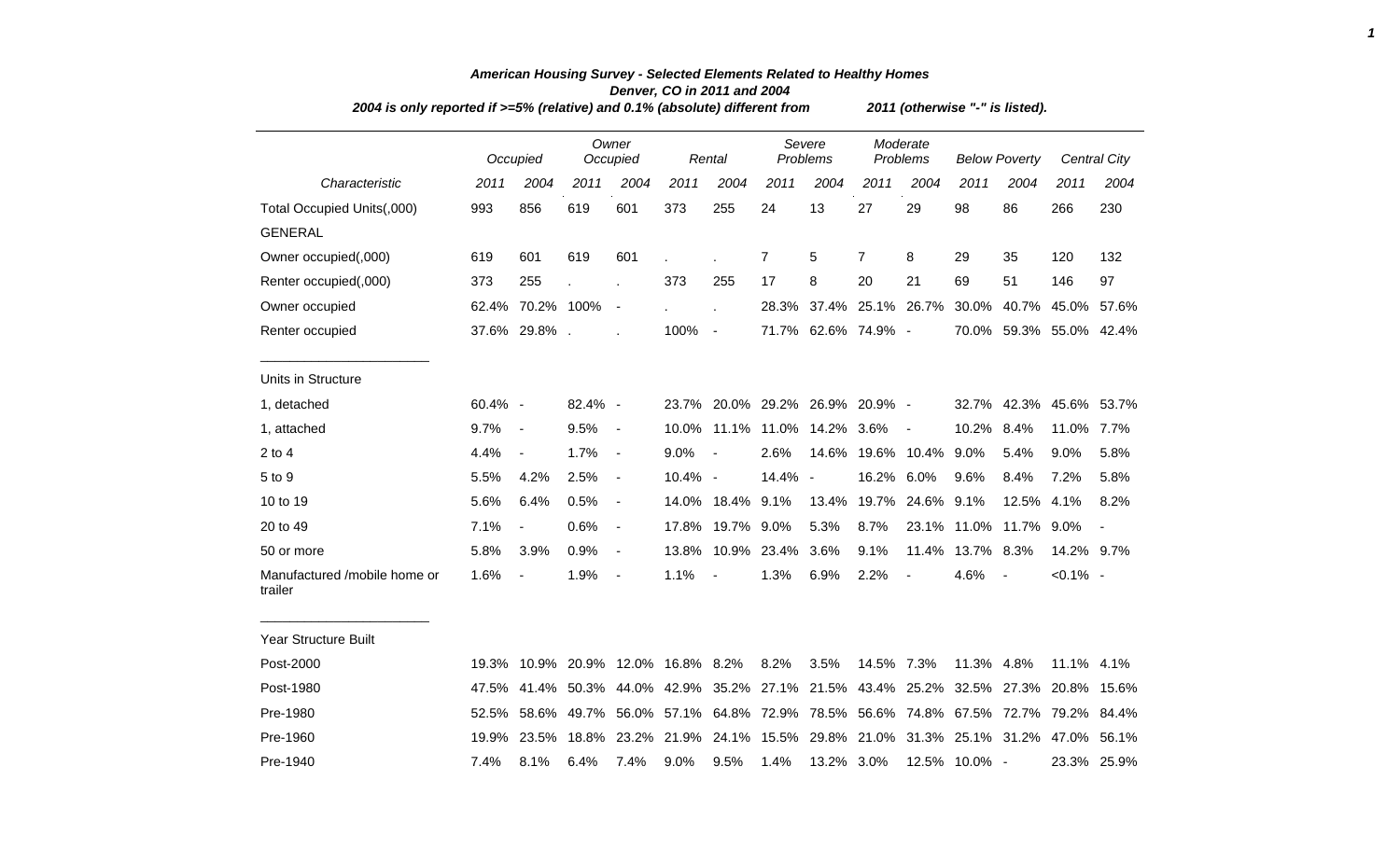|                                                        |         | Occupied                 |            | Owner<br>Occupied        |       | Rental                   | Severe<br><b>Problems</b>       |                          | Moderate<br><b>Problems</b> |                          | <b>Below Poverty</b>                                        |                          | Central City      |                          |
|--------------------------------------------------------|---------|--------------------------|------------|--------------------------|-------|--------------------------|---------------------------------|--------------------------|-----------------------------|--------------------------|-------------------------------------------------------------|--------------------------|-------------------|--------------------------|
| Characteristic                                         | 2011    | 2004                     | 2011       | 2004                     | 2011  | 2004                     | 2011                            | 2004                     | 2011                        | 2004                     | 2011                                                        | 2004                     | 2011              | 2004                     |
| Foundation (for 1-unit not<br>manufactured)            |         |                          |            |                          |       |                          |                                 |                          |                             |                          |                                                             |                          |                   |                          |
| 1-Unit not manufactured(,000)                          | 696     | 625                      | 569        | 545                      | 126   | 79                       | 10                              | 5                        | 7                           | 6                        | 42                                                          | 43                       | 151               | 141                      |
| With a basement under all of<br>house                  | 48.5% - |                          | 49.5%      | $\overline{\phantom{a}}$ | 43.8% |                          | 38.2% 29.4% 42.6% 37.9%         |                          |                             | $\sim$                   | 38.4%                                                       | 48.9%                    | 43.3% -           |                          |
| With a basement under part of<br>house                 | 26.9% - |                          | 30.0% -    |                          |       |                          |                                 |                          |                             |                          | 12.9% 16.7% 19.4% 16.9% 26.7% 32.8% 19.6% 21.4% 25.3% 26.9% |                          |                   |                          |
| With a crawl space                                     | 16.1% - |                          | $14.4\%$ - |                          |       |                          | 24.2% 21.5% 25.8% 22.4% 20.5% - |                          |                             |                          | 33.0%                                                       |                          | 19.0% 21.3% 19.2% |                          |
| On a concrete slab                                     | 6.9%    | 7.4%                     | 4.6%       | 5.5%                     | 17.0% | 20.9%                    | 23.8%                           | 13.6%                    | 4.8%                        | $\overline{\phantom{a}}$ | 7.6%                                                        | 10.1% 8.1%               |                   | $\overline{\phantom{a}}$ |
| In some other way                                      | 1.6%    | $\blacksquare$           | 1.5%       | $\overline{\phantom{a}}$ | 2.2%  |                          | 1.6%                            | $\overline{\phantom{a}}$ | 10.2% 3.6%                  |                          | 1.4%                                                        | $\overline{a}$           | 2.0%              | $\overline{\phantom{a}}$ |
|                                                        |         |                          |            |                          |       |                          |                                 |                          |                             |                          |                                                             |                          |                   |                          |
| <b>EXTERIOR</b>                                        |         |                          |            |                          |       |                          |                                 |                          |                             |                          |                                                             |                          |                   |                          |
| <b>External Building Conditions (non</b><br>multiunit) |         |                          |            |                          |       |                          |                                 |                          |                             |                          |                                                             |                          |                   |                          |
| Sagging roof                                           | 1.6%    | $\overline{\phantom{a}}$ | 1.5%       | $\overline{\phantom{a}}$ | 2.1%  | $\overline{\phantom{a}}$ | $< 0.1\%$                       | 11.3%                    | 6.4%                        | 18.1%                    | 6.5%                                                        | 2.1%                     | 2.4%              |                          |
| Missing roofing material                               | 3.5%    | $\blacksquare$           | 3.7%       | $\overline{a}$           | 2.5%  | $\overline{\phantom{a}}$ | 3.4%                            | 7.8%                     | 6.3%                        | 15.1%                    | 7.0%                                                        | $\blacksquare$           | 2.7%              |                          |
| Hole in roof                                           | 1.0%    | $\blacksquare$           | 0.8%       | $\blacksquare$           | 2.1%  | $\overline{\phantom{a}}$ | 3.2%                            | 11.6% 8.3%               |                             | 9.6%                     | 3.1%                                                        | $\overline{a}$           | 0.9%              |                          |
| Missing bricks, siding, other<br>outside wall material | 1.6%    | $\overline{\phantom{a}}$ | 1.6%       | $\overline{\phantom{a}}$ | 1.7%  | $\overline{\phantom{a}}$ | 3.6%                            | 15.2% 8.1%               |                             | 6.6%                     | $<0.1\%$ 3.5%                                               |                          | 1.1%              |                          |
| Sloping outside walls                                  | 1.2%    | $\overline{\phantom{a}}$ | 1.3%       | $\overline{\phantom{a}}$ | 0.7%  | $\overline{a}$           | 8.8%                            | 7.7%                     | 6.2%                        | 9.2%                     | 2.4%                                                        | $\overline{\phantom{a}}$ | 0.6%              |                          |
| Boarded up windows                                     | 0.8%    | $\overline{\phantom{a}}$ | 0.7%       | $\overline{\phantom{a}}$ | 1.2%  | $\overline{\phantom{a}}$ | 1.6%                            | $\blacksquare$           | $< 0.1\%$                   | 15.7% 2.1%               |                                                             | $\overline{\phantom{a}}$ | 1.7%              |                          |
| Broken windows                                         | 3.8%    | $\blacksquare$           | 3.6%       | $\overline{\phantom{a}}$ | 4.4%  | 7.5%                     | 4.8%                            | 15.0%                    | 14.6%                       | 27.8%                    | 6.0%                                                        | $\overline{\phantom{a}}$ | 4.9%              | 5.9%                     |
| Bars on windows                                        | 5.4%    | 6.9%                     | 4.7%       | 6.9%                     | 8.5%  | 6.5%                     | 3.2%                            | 16.2%                    | 2.0%                        | 10.1% 3.4%               |                                                             | 8.4%                     | 14.7%             | 19.4%                    |
| Foundation crumbling or has open 6.4%<br>crack or hole |         | 2.8%                     | 6.2%       | 2.6%                     | 7.3%  | 4.3%                     | 5.0%                            | 3.6%                     | 11.8% -                     |                          | 15.7% 5.2%                                                  |                          | 5.6%              | 3.5%                     |
| None of the above                                      | 79.1% - |                          | 80.1% -    |                          | 74.5% | $\overline{\phantom{a}}$ |                                 | 71.3% 55.2%              | 59.4%                       |                          | 62.7% 65.8% 73.2% 71.1% 67.0%                               |                          |                   |                          |
| None of the above(excluding<br>bars)                   | 83.4% - |                          | 83.7% -    |                          |       | 82.1% 77.5%              |                                 |                          |                             |                          | 74.5% 67.0% 61.4% 66.1% 67.7% 78.0% 83.7% -                 |                          |                   |                          |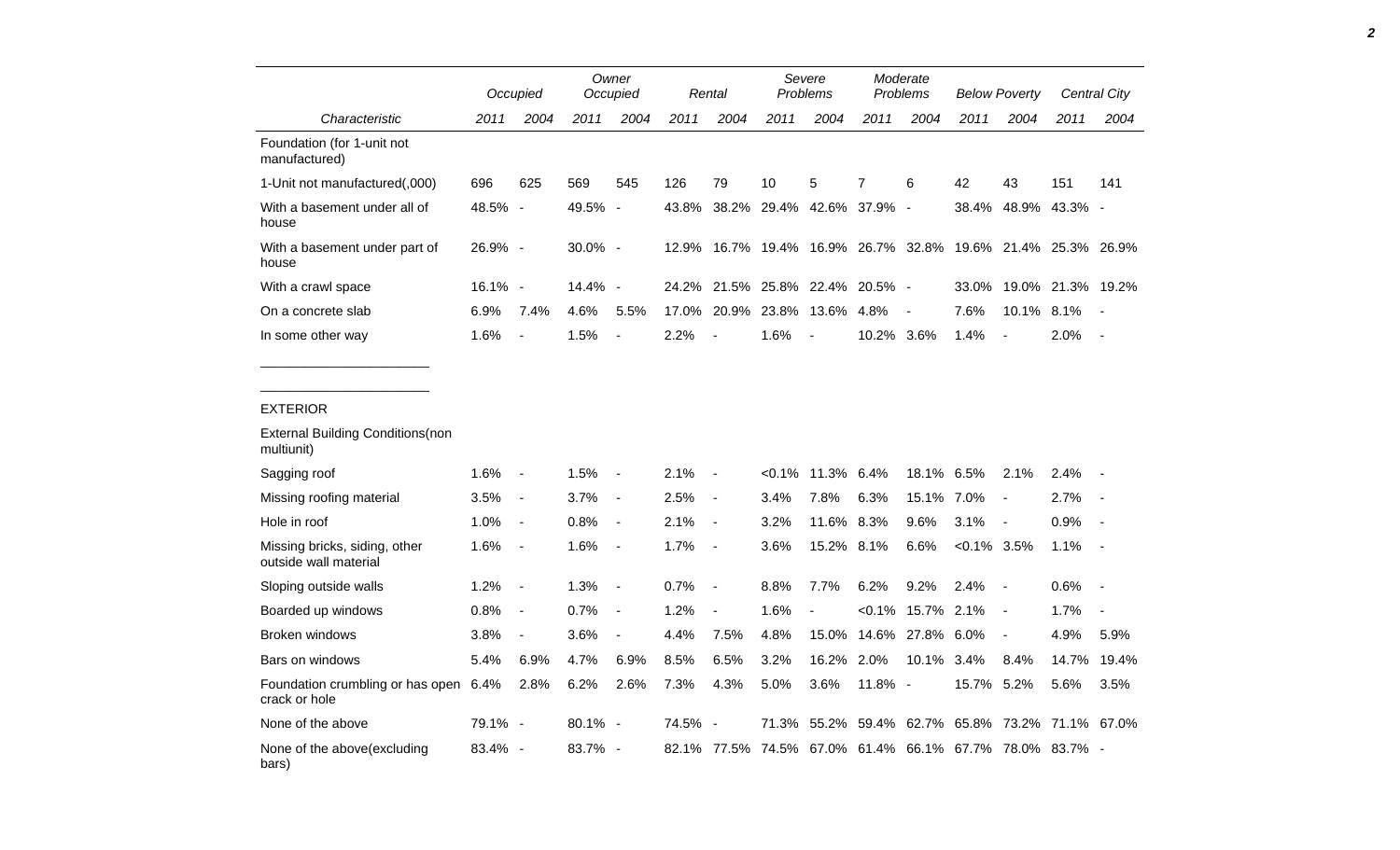|                                            |      | Occupied                 |      | Owner<br>Occupied        |       | Rental                   |         | Severe<br>Problems       |         | Moderate<br>Problems     |                              | <b>Below Poverty</b>     |      | Central City             |
|--------------------------------------------|------|--------------------------|------|--------------------------|-------|--------------------------|---------|--------------------------|---------|--------------------------|------------------------------|--------------------------|------|--------------------------|
| Characteristic                             | 2011 | 2004                     | 2011 | 2004                     | 2011  | 2004                     | 2011    | 2004                     | 2011    | 2004                     | 2011                         | 2004                     | 2011 | 2004                     |
| Water Leakage During Last 12<br>Months     |      |                          |      |                          |       |                          |         |                          |         |                          |                              |                          |      |                          |
| With leakage from outside<br>structure     | 9.3% | 8.7%                     | 9.3% | $\overline{a}$           | 9.4%  | 8.3%                     | 10.0%   |                          |         |                          | 20.4% 31.2% 22.8% 11.1% 8.1% |                          | 7.4% | 8.1%                     |
| Roof                                       | 3.9% | $\overline{\phantom{a}}$ | 4.0% | $\overline{\phantom{a}}$ | 3.5%  | $\overline{\phantom{a}}$ | 6.2%    | 10.4%                    | 16.8%   | 14.7%                    | 5.2%                         | 3.2%                     | 3.3% |                          |
| <b>Basement leak</b>                       | 1.4% | $\overline{\phantom{a}}$ | 1.9% | $\overline{\phantom{a}}$ | 0.6%  | $\blacksquare$           | 1.2%    |                          | 2.4%    | 5.6%                     | 1.3%                         | $\overline{\phantom{a}}$ | 0.8% |                          |
| Walls, closed windows, or doors<br>leak    | 3.7% | $\overline{\phantom{a}}$ | 3.1% | $\overline{\phantom{a}}$ | 4.8%  | $\overline{\phantom{a}}$ | 3.3%    | 12.2%                    | 9.8%    | 4.9%                     | 6.2%                         | 4.7%                     | 3.8% |                          |
| Other or Unknown exterior Leak             | 0.9% | $\overline{\phantom{a}}$ | 0.8% | $\overline{\phantom{a}}$ | 1.0%  | $\overline{\phantom{a}}$ | 0.6%    | $\overline{\phantom{a}}$ | 1.6%    | 6.6%                     | 0.6%                         | $\overline{\phantom{a}}$ | 0.2% | $\sim$                   |
| <b>INTERIOR</b>                            |      |                          |      |                          |       |                          |         |                          |         |                          |                              |                          |      |                          |
| Damage                                     |      |                          |      |                          |       |                          |         |                          |         |                          |                              |                          |      |                          |
| Holes in floors                            | 0.5% |                          | 0.5% | $\blacksquare$           | 0.5%  |                          | 0.7%    |                          | 8.8%    | 5.0%                     | 1.3%                         |                          | 0.6% |                          |
| Open cracks or holes                       | 3.8% | 5.2%                     | 3.7% | $\overline{\phantom{a}}$ | 3.9%  | 6.9%                     | 3.2%    | 22.9%                    | 21.8%   | $\overline{\phantom{a}}$ | 3.2%                         | 7.8%                     | 3.9% | 7.7%                     |
| Broken plaster or peeling paint            | 1.3% | $\overline{a}$           | 0.9% | $\overline{\phantom{a}}$ | 1.9%  | $\overline{a}$           | 3.5%    | 9.3%                     | 9.0%    | 11.5%                    | 0.6%                         | $\overline{\phantom{a}}$ | 1.4% | $\overline{\phantom{a}}$ |
| Water Leakage During Last 12<br>Months     |      |                          |      |                          |       |                          |         |                          |         |                          |                              |                          |      |                          |
| With leakage from inside structure 11.0% - |      |                          | 9.5% | 10.9%                    | 13.4% | 12.4%                    | 27.0% - |                          | 27.7% - |                          |                              | 14.1% 12.4%              |      | 10.9% 11.6%              |
| Fixtures backed up or overflowed           | 2.6% | $\overline{\phantom{a}}$ | 2.1% | $\blacksquare$           | 3.5%  | 5.6%                     | 14.9%   | 11.4%                    | 8.6%    | 12.6%                    | 3.0%                         | 5.2%                     | 3.0% |                          |
| Pipes leaked                               | 5.1% | 4.7%                     | 4.4% | $\overline{\phantom{a}}$ | 6.3%  | 5.9%                     | 11.0%   | 14.7%                    | 14.2%   | $\sim$                   | 5.1%                         | 7.1%                     | 5.2% | 4.8%                     |
| Broken water heater                        | 1.0% | $\overline{\phantom{a}}$ | 1.0% | $\overline{\phantom{a}}$ | 1.0%  |                          | 1.3%    |                          | 2.6%    | 6.5%                     | 1.7%                         | $\overline{\phantom{a}}$ | 0.8% |                          |
| Other or Unknown                           | 2.9% | $\overline{a}$           | 2.5% | $\overline{a}$           | 3.6%  |                          | 8.3%    | 7.1%                     | 6.4%    | 10.8% 4.0%               |                              | $\overline{\phantom{a}}$ | 2.6% |                          |

Rodents

Signs of rats in last 3 mon. <br>
0.3% - 0.7% - 0.1% - 0.5% - 5.8% 4.2% 0.5% - 0.2% - 0.7% -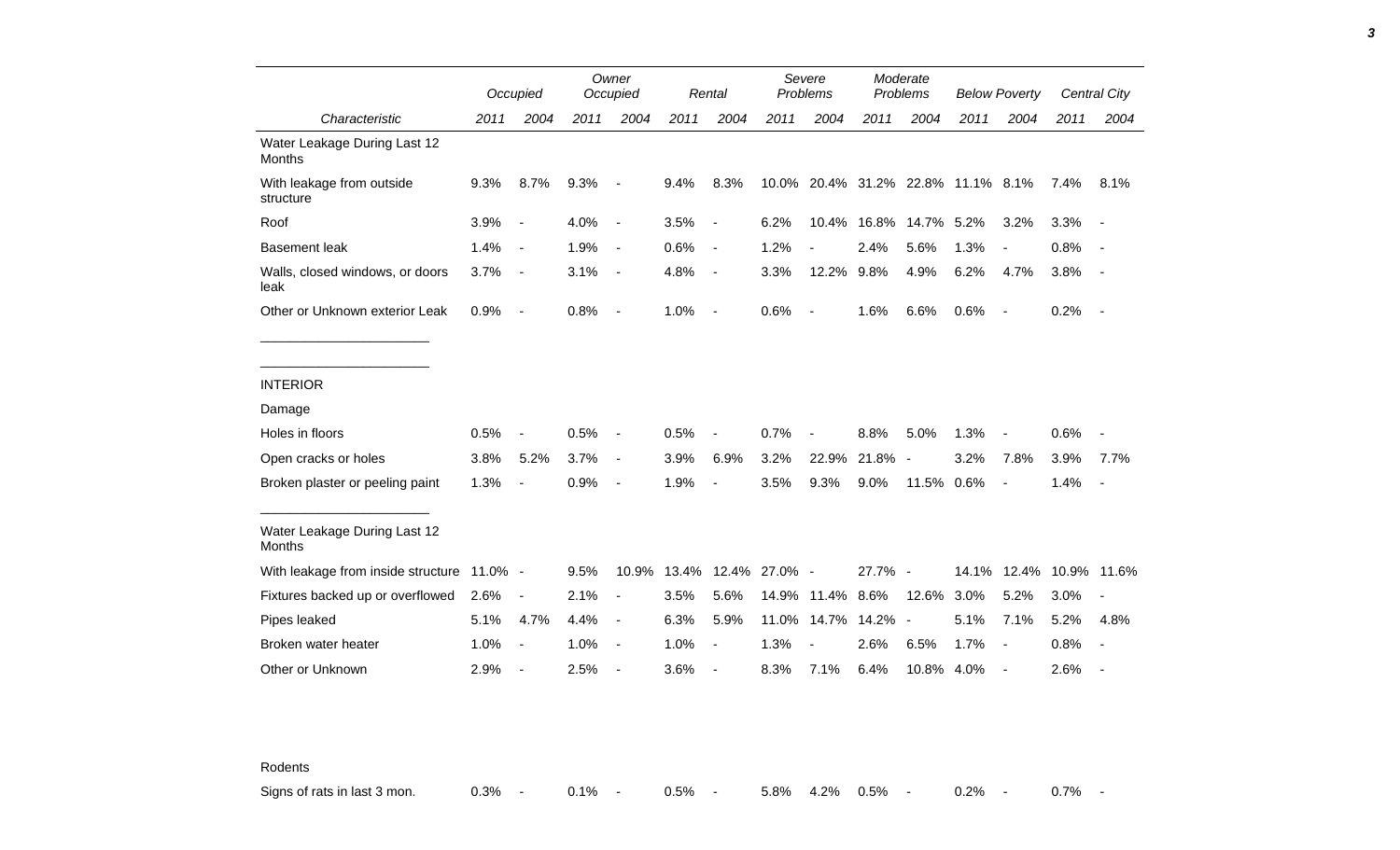|                                                           |       | Occupied                 |             | Owner<br>Occupied        |             | Rental                   |                | Severe<br>Problems       |                | Moderate<br>Problems     |       | <b>Below Poverty</b>     |             | Central City   |
|-----------------------------------------------------------|-------|--------------------------|-------------|--------------------------|-------------|--------------------------|----------------|--------------------------|----------------|--------------------------|-------|--------------------------|-------------|----------------|
| Characteristic                                            | 2011  | 2004                     | 2011        | 2004                     | 2011        | 2004                     | 2011           | 2004                     | 2011           | 2004                     | 2011  | 2004                     | 2011        | 2004           |
| Signs of mice in last 3 mon.                              | 9.7%  | 6.0%                     | 11.1%       | 6.2%                     | 7.4%        | 5.6%                     | 15.7%          | 11.5%                    | 8.2%           | 5.8%                     | 10.5% | 6.9%                     | 7.0%        | 4.8%           |
| Signs of rodents, not sure which<br>kind in last 3 mon.   | 0.2%  | $\overline{\phantom{a}}$ | $< 0.1\%$ - |                          | 0.5%        | $\overline{a}$           | $< 0.1\%$ -    |                          | 1.1%           | $\sim$                   | 0.5%  | $\overline{\phantom{a}}$ | 0.1%        | $\sim$         |
| Electrical                                                |       |                          |             |                          |             |                          |                |                          |                |                          |       |                          |             |                |
| No electrical wiring                                      | 0.1%  | $\overline{\phantom{a}}$ | 0.1%        |                          | 0.2%        |                          | 1.2%           |                          | $< 0.1\%$ -    |                          | 0.3%  | $\overline{\phantom{a}}$ | $< 0.1\%$ - |                |
| Exposed wiring                                            | 1.8%  | $\overline{a}$           | 1.6%        | $\overline{\phantom{a}}$ | 2.1%        | $\overline{\phantom{a}}$ | 1.3%           | $\overline{a}$           | 8.0%           | 0.9%                     | 2.1%  | $\blacksquare$           | 1.7%        | $\sim$         |
| Rooms without electric outlets                            | 0.6%  | ÷,                       | 0.4%        |                          | 0.9%        | $\overline{a}$           | 1.9%           | 9.1%                     | 1.8%           | $\sim$                   | 1.1%  | $\blacksquare$           | 0.5%        | $\sim$         |
| Fuses/breakers blown in last 3<br>mon.                    | 11.0% | 11.9%                    | 11.2%       | 12.9%                    | 10.6%       | 9.6%                     | 12.3%          | 25.3%                    | 17.4% -        |                          | 9.9%  | 8.6%                     |             | 11.5% 12.8%    |
| Sanitation                                                |       |                          |             |                          |             |                          |                |                          |                |                          |       |                          |             |                |
| Lacking complete kitchen facilities                       | 2.2%  | $\overline{\phantom{a}}$ | 0.6%        |                          | 4.9%        | 7.6%                     | 7.1%           | 9.7%                     | $73.1\%$ -     |                          | 3.6%  |                          | 2.6%        | 6.1%           |
| Lacking some or all plumbing<br>facilities                | 1.6%  | $\overline{\phantom{a}}$ | 0.7%        | $\overline{a}$           | 3.3%        | $\overline{\phantom{a}}$ | 66.4%          |                          | 56.0% < 0.1% - |                          | 5.8%  | 0.6%                     | 2.7%        | $\blacksquare$ |
| Water not safe to drink                                   | 3.5%  | 5.6%                     | 2.9%        | $\overline{\phantom{a}}$ | 4.5%        | 8.1%                     | 5.0%           | 22.1%                    | 4.6%           | 5.6%                     | 5.0%  | 12.6% 2.5%               |             | 5.8%           |
| Water stoppage in last 3 mon.                             | 3.7%  | $\overline{\phantom{a}}$ | 2.0%        | $\overline{\phantom{a}}$ | 6.6%        | $\blacksquare$           | 6.7%           | 14.9%                    | 7.9%           | 9.9%                     | 5.9%  | 6.7%                     | 5.3%        |                |
| No flush toilets working some time 2.1%<br>in last 3 mon. |       | $\overline{\phantom{a}}$ | 1.4%        | $\overline{\phantom{a}}$ | 3.4%        | $\overline{\phantom{a}}$ | 7.2%           | $\blacksquare$           | 10.4%          | 9.0%                     | 4.4%  | $\blacksquare$           | 2.6%        | $\sim$         |
| With sewage disposal<br>breakdowns in last 3 mon.         | 1.9%  | $\overline{\phantom{a}}$ | 1.8%        |                          | 2.1%        | $\overline{\phantom{a}}$ | 6.5%           | 9.2%                     | 4.1%           | $\overline{\phantom{a}}$ | 3.2%  | $\overline{\phantom{a}}$ | 2.6%        | $\sim$         |
| Septic tank, cesspool, chemical<br>toilet                 | 4.9%  | $\overline{a}$           | 7.1%        | 4.6%                     | 1.4%        | $\overline{\phantom{a}}$ | 2.6%           | $\overline{\phantom{a}}$ | 1.4%           | $\sim$                   | 4.3%  | $\sim$                   | $< 0.1\%$ - |                |
| With septic tank or cesspool<br>breakdowns in last 3 mon. | 0.1%  | $\overline{\phantom{a}}$ | 0.1%        |                          | $< 0.1\%$ - |                          | $< 0.1\%$ 2.1% |                          | $< 0.1\%$ -    |                          | 0.4%  | $\sim$                   | $< 0.1\%$ - |                |

## HEATING/FUEL

## Main Heating Equipment

Warm-air furnace a a mulled by 83.8% - 88.6% - 75.8% - 69.1% 77.0% 83.3% 62.5% 72.4% - 73.8% -

*4*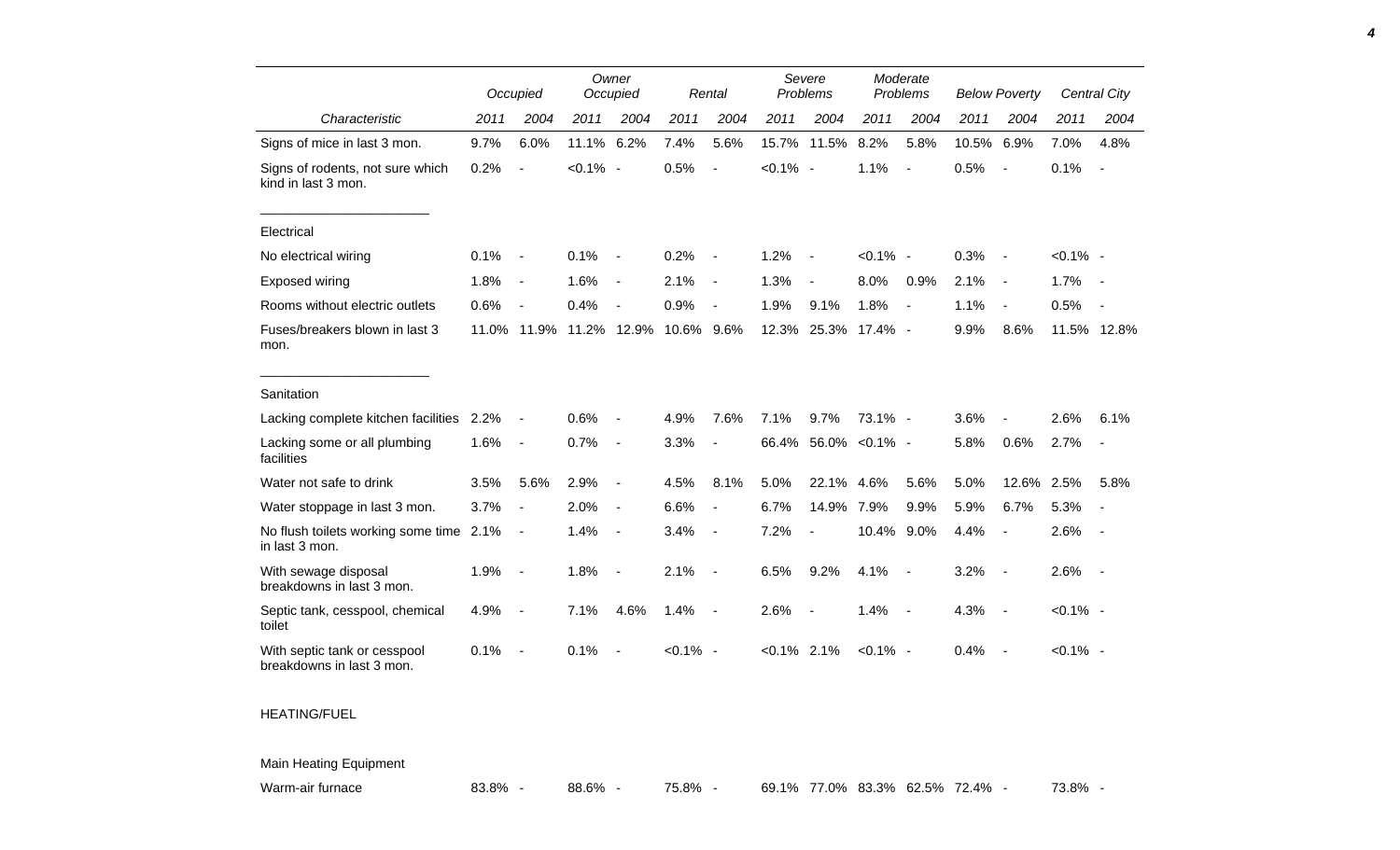|                                                         |             | Occupied         |             | Owner<br>Occupied |                                | Rental                   |                                             | Severe<br>Problems |             | Moderate<br>Problems |             | <b>Below Poverty</b>                                        |                   | <b>Central City</b> |
|---------------------------------------------------------|-------------|------------------|-------------|-------------------|--------------------------------|--------------------------|---------------------------------------------|--------------------|-------------|----------------------|-------------|-------------------------------------------------------------|-------------------|---------------------|
| Characteristic                                          | 2011        | 2004             | 2011        | 2004              | 2011                           | 2004                     | 2011                                        | 2004               | 2011        | 2004                 | 2011        | 2004                                                        | 2011              | 2004                |
| Steam or hot water system                               |             | 10.0% 11.4% 8.1% |             | 8.7%              |                                |                          | 13.2% 17.7% 18.4% -                         |                    | 7.4%        |                      |             | 27.2% 14.1% 16.6% 17.4% 19.7%                               |                   |                     |
| Electric heat pump                                      | $0.7\%$ -   |                  | 0.1%        | $\sim$ $-$        | 1.7%                           | $\overline{\phantom{a}}$ | $3.8\%$ -                                   |                    | 0.5%        | $\blacksquare$       | 1.1%        | $\overline{\phantom{a}}$                                    | $1.1\% -$         |                     |
| Built-in electric units                                 | $2.8\%$ -   |                  | 1.2%        | $\sim$ $-$        | 5.5%                           | 3.7%                     | $3.3\%$ -                                   |                    | 5.6%        | 4.0%                 | 6.8%        | 3.7%                                                        | $3.6\%$ -         |                     |
| Floor, wall, or other built-in hot air<br>without ducts | $2.1\% -$   |                  | 1.4%        | $\sim$ $-$        | 3.2%                           | $\sim$ $-$               | $2.1\% -$                                   |                    | 3.2%        | $\sim$               | 4.4%        | $\blacksquare$                                              | 4.0% -            |                     |
| Room heaters with flue                                  | $0.1\%$ -   |                  | $0.1\%$ -   |                   | $0.2\%$ -                      |                          | $< 0.1\%$ -                                 |                    | $< 0.1\%$ - |                      | $< 0.1\%$ - |                                                             | $< 0.1\%$ -       |                     |
| Room heaters without flue                               | $< 0.1\%$ - |                  | $< 0.1\%$ - |                   | $< 0.1\%$ -                    |                          | $< 0.1\%$ -                                 |                    | $< 0.1\%$ - |                      | $< 0.1\%$ - |                                                             | $< 0.1\%$ -       |                     |
| Portable electric heaters                               | $0.1\%$ -   |                  | $0.1\%$ -   |                   | $0.1\%$ -                      |                          | $1.3% -$                                    |                    | $< 0.1\%$ - |                      | $< 0.1\%$ - |                                                             | $0.1\%$ -         |                     |
| Fireplace without inserts                               | $< 0.1\%$ - |                  | $< 0.1\%$ - |                   | $0.1\%$ -                      |                          | $0.7\%$ -                                   |                    | $< 0.1\%$ - |                      | $0.5\%$ -   |                                                             | $0.1\%$ -         |                     |
| Other                                                   | $0.2\%$ -   |                  | $0.2\%$ -   |                   | $0.2\%$ -                      |                          | $1.4\%$ -                                   |                    | $< 0.1\%$ - |                      | $0.7\%$ -   |                                                             | $< 0.1\%$ 0.2%    |                     |
| Water Heating Fuel                                      |             |                  |             |                   |                                |                          |                                             |                    |             |                      |             |                                                             |                   |                     |
| Electricity                                             | $12.5% -$   |                  | $9.4\%$ -   |                   |                                |                          |                                             |                    |             |                      |             | 17.7% 18.8% 19.0% 17.3% 14.2% 10.3% 19.0% 20.4% 12.5% -     |                   |                     |
| Gas, LP/bottled gas                                     | 87.2% -     |                  | 90.4% -     |                   |                                |                          | 81.9% 77.6% 81.0% -                         |                    | 84.7% -     |                      | 80.4% -     |                                                             | 87.4% -           |                     |
| Other                                                   | $0.3\%$ -   |                  | 0.2%        | $\sim$ $-$        | 0.4%                           | $\sim$ $-$               | $< 0.1\%$ -                                 |                    | 1.1%        | $5.7\%$              | $0.6\%$ -   |                                                             | $0.1\%$ -         |                     |
| Clothes Dryer(,000)                                     | 820         | 701              | 601         | 573               | 220                            | 128                      | 10                                          | $\overline{7}$     | 18          | 13                   | 56          | 51                                                          | 173               | 150                 |
| Have Clothes Dryer                                      | 82.6% -     |                  | 97.0% -     |                   |                                |                          | 58.8% 50.1% 43.0% 55.4% 64.4% 44.0% 57.3% - |                    |             |                      |             |                                                             | 65.1% -           |                     |
| Electricity                                             | 88.0% -     |                  | 86.1% -     |                   | 93.1% -                        |                          | 87.2% -                                     |                    |             | 96.0% 85.7% 90.6% -  |             |                                                             |                   | 85.7% 79.6%         |
| Gas, LP gas (liquid propane)                            |             |                  |             |                   | 12.0% 14.7% 13.9% 16.4% 6.9% - |                          |                                             | 12.8% 16.7% 4.0%   |             |                      | 12.5% 9.4%  |                                                             | 10.4% 14.3% 20.4% |                     |
| Other                                                   | $< 0.1\%$ - |                  | $< 0.1\%$ - |                   | $< 0.1\%$ -                    |                          | $< 0.1\%$ -                                 |                    | $< 0.1\%$ - |                      | $< 0.1\%$ - |                                                             | $< 0.1\%$ -       |                     |
| <b>Heating Problems</b>                                 |             |                  |             |                   |                                |                          |                                             |                    |             |                      |             |                                                             |                   |                     |
| Uncomfortably cold for 24 hours<br>or more last winter  | 10.7% 9.7%  |                  | 7.8% -      |                   |                                |                          |                                             |                    |             |                      |             | 17.2% 15.2% 46.6% 59.4% 16.9% 19.9% 23.9% 18.1% 10.7% 12.7% |                   |                     |
| Heating equipment breakdowns                            | $3.9\%$ -   |                  | $3.2\%$ -   |                   | 5.0%                           | 5.6%                     |                                             | 35.0% 46.3% 4.6%   |             | $\sim$ $-$           | 7.7%        | 5.8%                                                        | $4.1\%$ -         |                     |
| Other causes                                            | 5.6% -      |                  | 4.4%        | $\sim$ $-$        | 7.5%                           | 6.6%                     | $9.2\%$                                     | 13.1% 7.2%         |             |                      |             | 12.0% 12.2% 10.2% 4.7%                                      |                   | 7.2%                |
| Utility interruption                                    | $0.8\%$ -   |                  | $1.0\%$ -   |                   | $0.4\%$ -                      |                          | 5.0%                                        | 8.3%               | $1.2\%$ -   |                      | 1.0%        | 5.0%                                                        | $0.2\%$ -         |                     |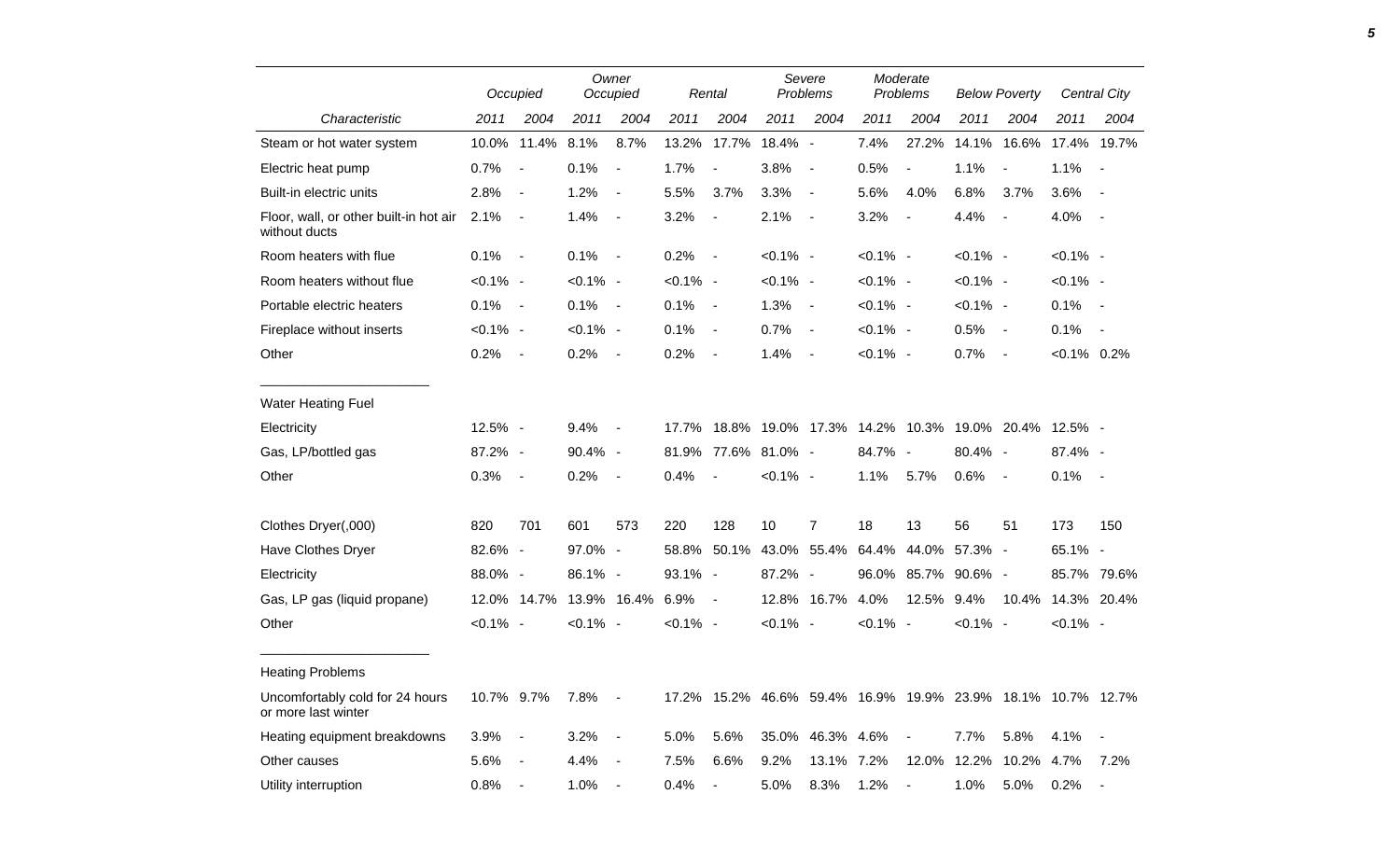|                                               |             | Occupied                     |                | Owner<br>Occupied            |             | Rental                   |                | Severe<br>Problems       |                | Moderate<br>Problems     |                | <b>Below Poverty</b>     |             | Central City                 |
|-----------------------------------------------|-------------|------------------------------|----------------|------------------------------|-------------|--------------------------|----------------|--------------------------|----------------|--------------------------|----------------|--------------------------|-------------|------------------------------|
| Characteristic                                | 2011        | 2004                         | 2011           | 2004                         | 2011        | 2004                     | 2011           | 2004                     | 2011           | 2004                     | 2011           | 2004                     | 2011        | 2004                         |
| Inadequate heating capacity                   | 1.1%        | $\qquad \qquad \blacksquare$ | 0.7%           | $\blacksquare$               | 1.8%        | $\overline{\phantom{a}}$ | 7.1%           | 5.6%                     | 1.7%           | $\overline{\phantom{a}}$ | 3.5%           | $\blacksquare$           | 0.5%        | $\overline{\phantom{a}}$     |
| Inadequate insulation                         | 1.6%        | $\overline{\phantom{a}}$     | 1.1%           | $\blacksquare$               | 2.4%        | $\blacksquare$           | 1.5%           | 5.7%                     | 2.2%           | $\blacksquare$           | 3.1%           | $\blacksquare$           | 1.1%        | $\blacksquare$               |
| Cost of heating                               | 1.1%        | $\overline{\phantom{a}}$     | 0.8%           | $\blacksquare$               | 1.6%        | $\blacksquare$           | 3.5%           | $\overline{\phantom{a}}$ | 3.3%           | 5.0%                     | 1.2%           | $\overline{\phantom{a}}$ | 0.3%        |                              |
| Other                                         | 1.9%        | $\overline{\phantom{0}}$     | 1.4%           | $\blacksquare$               | 2.7%        | $\blacksquare$           | 2.8%           | $\overline{a}$           | $< 0.1\%$      | 6.1%                     | 5.3%           | 2.8%                     | 2.6%        |                              |
| SELECTED PHYSICAL<br><b>PROBLEMS</b>          |             |                              |                |                              |             |                          |                |                          |                |                          |                |                          |             |                              |
| Severe Physical Problems(,000)                | 24          | 13                           | $\overline{7}$ | 5                            | 17          | 8                        | 24             | 13                       |                |                          | $\overline{7}$ | 3                        | 10          | 6                            |
| Severe physical problems                      | 2.4%        | $\blacksquare$               | 1.1%           | $\qquad \qquad \blacksquare$ | 4.6%        | $\blacksquare$           | 100%           | $\overline{\phantom{a}}$ |                |                          | 7.4%           | 3.1%                     | 3.6%        | $\qquad \qquad \blacksquare$ |
| Plumbing                                      | 1.6%        | $\overline{\phantom{a}}$     | 0.6%           | $\qquad \qquad \blacksquare$ | 3.3%        | $\blacksquare$           |                | 66.4% 56.0%              |                |                          | 5.5%           | 0.6%                     | 2.7%        | $\sim$                       |
| Heating                                       | 0.8%        | $\overline{\phantom{a}}$     | 0.5%           | $\blacksquare$               | 1.3%        | $\blacksquare$           | 33.0%          | 44.5%                    |                |                          | 1.7%           | $\blacksquare$           | 0.9%        | $\sim$                       |
| Electric                                      | $< 0.1\%$ - |                              | $< 0.1\%$ -    |                              | 0.1%        | $\blacksquare$           | 1.9%           | $\blacksquare$           |                |                          | 0.5%           | $\overline{\phantom{a}}$ | 0.1%        | $\sim$                       |
| Hallways                                      | $< 0.1\%$ - |                              | $< 0.1\%$ -    |                              | $< 0.1\%$ - |                          | $< 0.1\%$ -    |                          |                |                          | $< 0.1\%$ -    |                          | $< 0.1\%$ - |                              |
| Upkeep                                        | $< 0.1\%$ - |                              | $< 0.1\%$ -    |                              | $< 0.1\%$ - |                          | $< 0.1\%$ 2.1% |                          |                |                          | $< 0.1\%$ -    |                          | $< 0.1\%$ - |                              |
| Moderate Physical<br>Problems(,000)           | 27          | 29                           | $\overline{7}$ | 8                            | 20          | 21                       |                |                          | 27             | 29                       | 3              | 4                        | 8           | 15                           |
| Moderate physical problems                    | 2.7%        | $\overline{a}$               | 1.1%           | $\blacksquare$               | 5.5%        | 8.4%                     |                | $\mathbf{r}$             | 100%           | $\overline{\phantom{a}}$ | 3.5%           | 5.0%                     | 3.0%        | 6.5%                         |
| Plumbing                                      | 0.1%        | $\blacksquare$               | 0.1%           | $\overline{a}$               | 0.2%        | $\overline{\phantom{a}}$ |                | ÷.                       | 4.2%           | $\blacksquare$           | 0.3%           | $\overline{\phantom{a}}$ | 0.2%        | $\blacksquare$               |
| Heating                                       | $< 0.1\%$ - |                              | $< 0.1\%$ -    |                              | $< 0.1\%$ - |                          |                |                          | $< 0.1\%$ 1.7% |                          | $< 0.1\%$ -    |                          | $< 0.1\%$ - |                              |
| Upkeep                                        | 2.0%        | $\blacksquare$               | 0.5%           | $\overline{\phantom{a}}$     | 4.5%        | 7.1%                     |                | $\mathbf{r}$             | 73.1% -        |                          | 2.8%           | $\blacksquare$           | 2.4%        | 5.5%                         |
| Hallways                                      | $< 0.1\%$ - |                              | $< 0.1\%$ -    |                              | $< 0.1\%$   | $\overline{\phantom{a}}$ |                |                          | $< 0.1\%$ 0.8% |                          | $< 0.1\%$ -    |                          | $< 0.1\%$ - |                              |
| Kitchen                                       | 0.7%        | $\overline{\phantom{a}}$     | 0.5%           | $\overline{\phantom{a}}$     | 0.9%        |                          |                |                          | 23.9%          | 18.9%                    | 0.5%           | $\overline{\phantom{a}}$ | 0.4%        | $\overline{\phantom{a}}$     |
| <b>OVERALL OPINION OF</b><br><b>STRUCTURE</b> |             |                              |                |                              |             |                          |                |                          |                |                          |                |                          |             |                              |
| 1(worst)                                      | 0.3%        |                              | $< 0.1\%$ -    |                              | 0.8%        | $\overline{\phantom{a}}$ | 2.5%           | 6.0%                     | $< 0.1\%$ -    |                          | 1.8%           | $\overline{\phantom{a}}$ | 0.3%        |                              |
| $\overline{2}$                                | 0.3%        | $\blacksquare$               | 0.1%           | $\overline{\phantom{a}}$     | 0.5%        | $\overline{\phantom{a}}$ | $< 0.1\%$ 3.8% |                          | 1.1%           | $\overline{\phantom{a}}$ | 1.1%           | $\blacksquare$           | 0.3%        |                              |